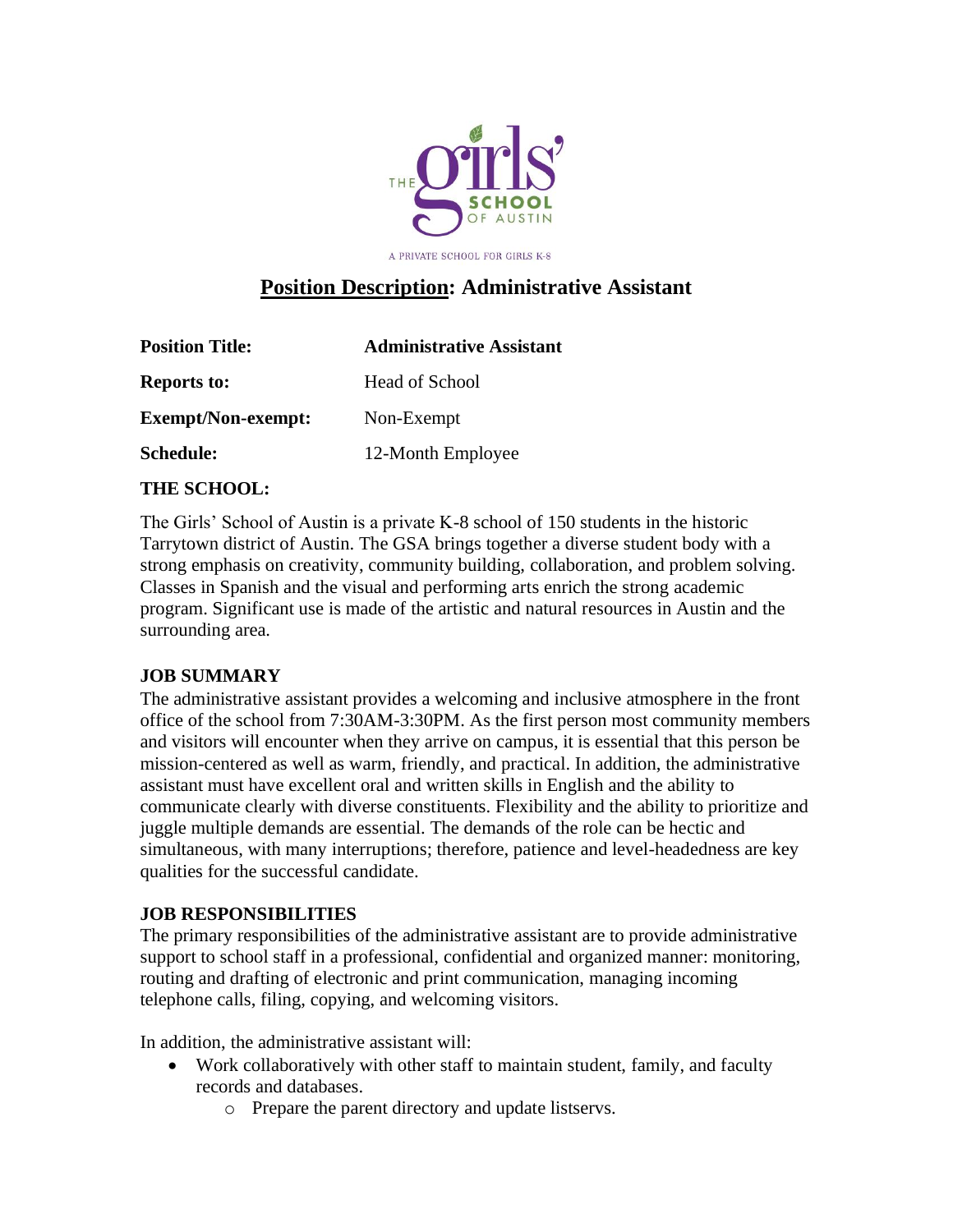- o Collect and maintain student registration and health documents.
- o Maintain attendance records and follow up on student absences.
- o Prepare, print, and mail student reports, report cards, and transcripts.
- Process incoming and outgoing mail and deliveries, including the *info@thegirlsschool.org* email account.
- Coordinate auxiliary programs: after care and after school programs and summer programs, including lining up offerings and vendors, scheduling, billing, registration, rosters, and staffing.
- Coordinate the lunch ordering system, including working with vendors, reconciling billing, sorting and distributing lunches, etc.
- Order, receive, and distribute office supplies, and restock supply room as necessary.
- Order, receive and distribute program-specific supplies (planners, t-shirts, etc.)
- Arrange for substitutes or class coverage for faculty members who are out for the day or who need to miss classes for other obligations.
- Act as liaison to the facilities manager and IT contractor to communicate requests and needs from faculty and staff accurately and efficiently.
- Coordinate use and upkeep of campus facilities (MUB, Lisa's House, etc.) and bus to ensure readiness and avoid conflicts.
- Process payments, receipts, and invoices efficiently and accurately.
- Organize and schedule picture days as well as student vision and hearing exams.
- Help with arrival and dismissal as needed.
- Administer basic first aid.
- Maintain electronic and hard copy files for correspondence, reports, reference material, and retrieve filed material as requested.
- Perform other administrative tasks as needed.

# **QUALIFICATIONS:**

Education

- Must be 18 years old or older.
- High school diploma or equivalent

Preferred Experience

- 2-4 years experience as an administrative assistant
- Prior experience working in a school setting

Knowledge, Skills, and Abilities

- An appreciation and respect for young people as learners and people, through challenging and joyful moments alike
- Outstanding interpersonal skills, including the ability to communicate and collaborate effectively with people from diverse lived experiences and identities
- Dedication to an exceptional level of confidentiality
- Exceptionally capable in both written and oral communication in English
- Bilingualism in English and Spanish is a plus